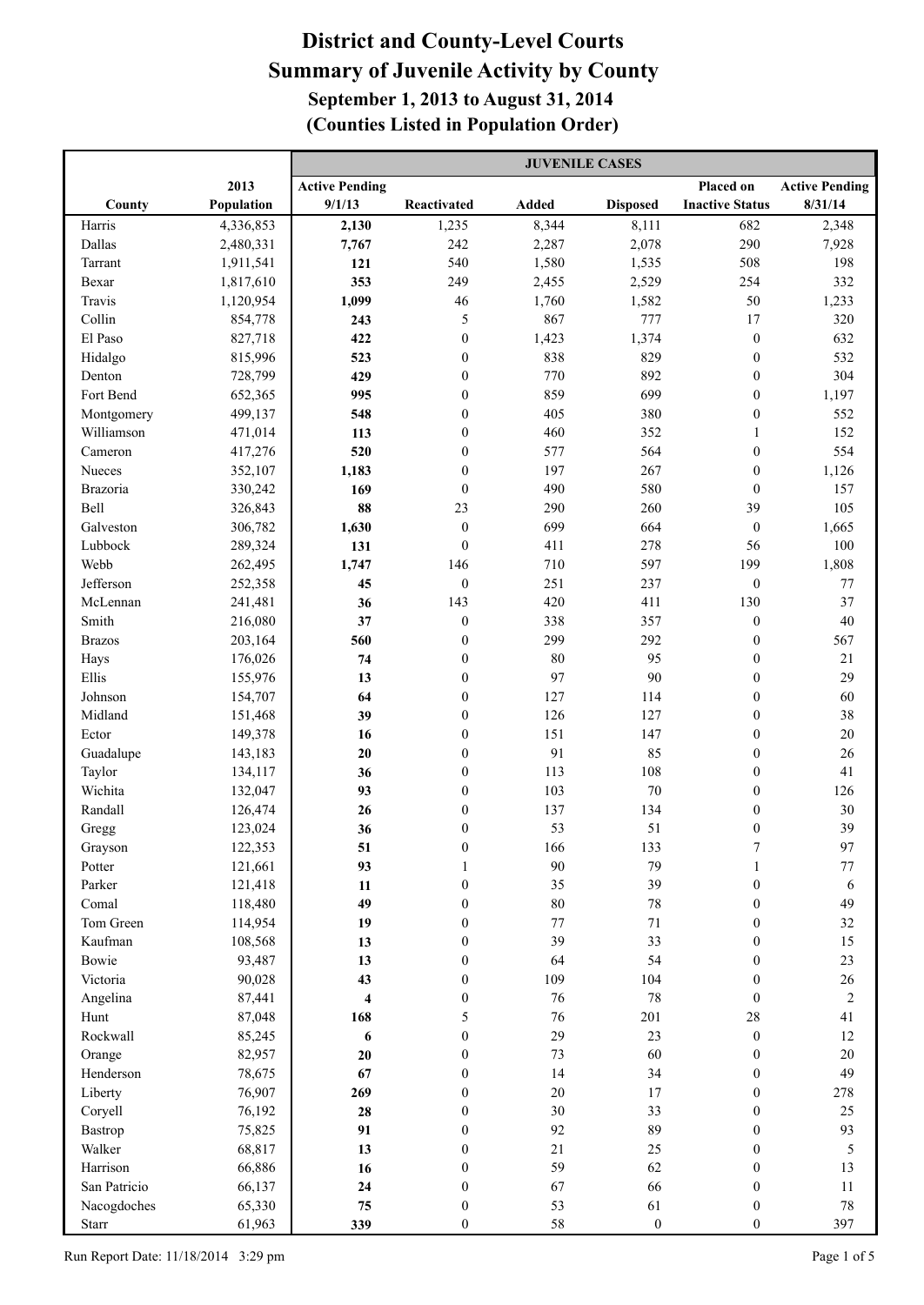|                |                  | <b>JUVENILE CASES</b>           |                                      |                        |                              |                                      |                       |
|----------------|------------------|---------------------------------|--------------------------------------|------------------------|------------------------------|--------------------------------------|-----------------------|
|                | 2013             | <b>Active Pending</b>           |                                      |                        |                              | Placed on                            | <b>Active Pending</b> |
| County         | Population       | 9/1/13                          | Reactivated                          | Added                  | <b>Disposed</b>              | <b>Inactive Status</b>               | 8/31/14               |
| Wise           | 60,939           | 8                               | $\boldsymbol{0}$                     | 23                     | $22\,$                       | $\boldsymbol{0}$                     | $\boldsymbol{2}$      |
| Anderson       | 57,938           | 19                              | $\boldsymbol{0}$                     | 26                     | $20\,$                       | $\mathbf{2}$                         | 25                    |
| Maverick       | 55,932           |                                 |                                      |                        |                              |                                      |                       |
| Hardin         | 55,417           | 41                              | $\boldsymbol{0}$                     | $22\,$                 | 41                           | $\boldsymbol{0}$                     | 21                    |
| Rusk           | 53,622           | 36                              | $\mathbf{0}$                         | 25                     | 28                           | $\boldsymbol{0}$                     | 22                    |
| Hood           | 52,905           | 32                              | $\boldsymbol{0}$                     | 25                     | 22                           | $\boldsymbol{0}$                     | 36                    |
| Van Zandt      | 52,481           | 119                             | $\boldsymbol{0}$                     | 29                     | 31                           | $\boldsymbol{0}$                     | 122                   |
| Cherokee       | 50,878           | 35                              | $\boldsymbol{0}$                     | 36                     | 34                           | $\boldsymbol{0}$                     | 37                    |
| Kerr           | 49,953           | 18                              | $\mathbf{0}$                         | 80                     | 79                           | $\boldsymbol{0}$                     | $18\,$                |
| Lamar          | 49,426           | 17                              | $\mathbf{0}$                         | 31                     | 23                           | $\boldsymbol{0}$                     | 25                    |
| Val Verde      | 48,623           | 160                             | $\mathbf{0}$                         | 90                     | 77                           | $\boldsymbol{0}$                     | 170                   |
| Navarro        | 48,038           | 32                              | $\mathbf{0}$                         | 39                     | 30                           | $\boldsymbol{0}$                     | 42                    |
| Medina         | 47,399           | 1                               | $\mathbf{0}$                         | $\overline{7}$         | $\overline{7}$               | $\boldsymbol{0}$                     | $\boldsymbol{0}$      |
| Atascosa       | 47,093           | 236                             | $\mathbf{0}$                         | 64                     | 14                           | $\boldsymbol{0}$                     | 286                   |
| Polk           | 45,790           | 97                              | $\mathbf{0}$                         | 55                     | 51                           | $\boldsymbol{0}$                     | 100                   |
| Wilson         | 45,418           | $\overline{\mathbf{4}}$         | $\mathbf{0}$                         | 64                     | 66                           | $\boldsymbol{0}$                     | $\sqrt{2}$            |
| Waller         | 45,213           | 31                              | $\boldsymbol{0}$                     | 5                      | 10                           | $\boldsymbol{0}$                     | 44                    |
| <b>Burnet</b>  | 43,823           | 11                              | $\boldsymbol{0}$                     | 53                     | 49                           | $\boldsymbol{0}$                     | 15                    |
| Wood           | 42,306           | 18                              | $\boldsymbol{0}$                     | 68                     | 70                           | $\boldsymbol{0}$                     | 5                     |
| Jim Wells      | 41,680           | 45                              | $\boldsymbol{0}$                     | 23                     | 31                           | $\boldsymbol{0}$                     | 37                    |
| Wharton        | 41,216           | 20                              | $\boldsymbol{0}$                     | 64                     | 65                           | $\boldsymbol{0}$                     | 19                    |
| Upshur         | 39,884           | 30                              | $\mathbf{0}$                         | 22                     | 18                           | $\boldsymbol{0}$                     | 34                    |
| Erath          | 39,658           | 9                               | $\mathbf{0}$                         | 13                     | 10                           | $\boldsymbol{0}$                     | 6                     |
| Caldwell       | 39,232           | 17                              | $\boldsymbol{0}$                     | 79                     | 73                           | $\mathbf{1}$                         | 21                    |
| Cooke          | 38,467           | $\bf 8$                         | $\boldsymbol{0}$                     | 57                     | 45                           | $\boldsymbol{0}$                     | 16                    |
| Kendall        | 37,766           | $\overline{\mathbf{5}}$         | $\boldsymbol{0}$                     | 38                     | 32                           | $\boldsymbol{0}$                     | 11                    |
| <b>Brown</b>   | 37,749           | 12                              | $\boldsymbol{0}$                     | 36                     | 14                           | $\boldsymbol{0}$                     | 31                    |
| Chambers       | 36,812           | 35                              | $\boldsymbol{0}$                     | 12                     | 4                            | $\boldsymbol{0}$                     | 29                    |
| Matagorda      | 36,592           | 12                              | 1                                    | 29                     | 30                           | $\mathbf{1}$                         | 11                    |
| Howard         | 36,147           | $\mathbf{1}$                    | $\boldsymbol{0}$                     | 61                     | 52                           | $\boldsymbol{0}$                     | $\sqrt{5}$            |
| Hale           | 35,764           | 23                              | $\boldsymbol{0}$                     | 62                     | 59                           | $\boldsymbol{0}$                     | $27\,$                |
| Jasper         | 35,649           | $\mathbf{1}$                    | $\boldsymbol{0}$                     | 31                     | 30                           | $\boldsymbol{0}$                     | $\sqrt{2}$            |
| Hopkins        | 35,565           | 16                              | $\boldsymbol{0}$                     | 34                     | 38                           | $\boldsymbol{0}$                     | 12                    |
| Hill           | 34,823           | 102                             | $\boldsymbol{0}$                     | 53                     | 36                           | $\boldsymbol{0}$                     | 119                   |
| Washington     | 34,147           | 6                               | $\boldsymbol{0}$                     | 41                     | 39                           | $\boldsymbol{0}$                     | $\boldsymbol{7}$      |
| Fannin         | 33,659           | 20                              | $\boldsymbol{0}$                     | $\boldsymbol{0}$       | $\boldsymbol{0}$             | $\boldsymbol{0}$                     | 20                    |
| Bee            | 32,799           | 164                             | $\boldsymbol{0}$                     | 48                     | $21\,$                       | $\boldsymbol{0}$                     | 191                   |
| Titus          | 32,581           | 10                              | $\boldsymbol{0}$                     | $\,$ 8 $\,$            | $\sqrt{6}$                   | $\boldsymbol{0}$                     | 13                    |
| Kleberg        | 32,101           | 36                              | $\boldsymbol{0}$                     | 31<br>$\boldsymbol{7}$ | 53                           | $\boldsymbol{0}$                     | $17\,$                |
| Cass<br>Austin | 30,331<br>28,847 | $\mathbf 2$<br>$\boldsymbol{9}$ | $\boldsymbol{0}$<br>$\boldsymbol{0}$ | $10\,$                 | $\sqrt{6}$<br>$\overline{4}$ | $\boldsymbol{0}$<br>$\boldsymbol{0}$ | $\mathfrak{Z}$<br>13  |
| Palo Pinto     | 27,889           | 53                              | $\boldsymbol{0}$                     | $\sqrt{2}$             | 11                           | $\boldsymbol{0}$                     | $\boldsymbol{0}$      |
| Uvalde         | 26,926           | 40                              | $\boldsymbol{0}$                     | 23                     | 34                           | $\boldsymbol{0}$                     | 29                    |
| Grimes         | 26,859           | 10                              | $\mathbf{0}$                         | 18                     | 14                           | $\boldsymbol{0}$                     | $17\,$                |
| San Jacinto    | 26,856           | $11\,$                          | $\mathbf{0}$                         | 6                      | $\boldsymbol{0}$             | $\boldsymbol{0}$                     | $17\,$                |
| Shelby         | 25,792           | 18                              | $\mathbf{0}$                         | $\boldsymbol{2}$       | $\boldsymbol{0}$             | $\boldsymbol{0}$                     | $20\,$                |
| Gillespie      | 25,357           | 5                               | $\mathbf{0}$                         | $\sqrt{6}$             | 5                            | $\boldsymbol{0}$                     | $\sqrt{6}$            |
| Fayette        | 24,821           | 23                              | $\mathbf{0}$                         | 15                     | $10\,$                       | $\boldsymbol{0}$                     | $28\,$                |
| Aransas        | 24,356           | $\overline{\mathbf{4}}$         | $\boldsymbol{0}$                     | 16                     | $\overline{7}$               | $\boldsymbol{0}$                     | $18\,$                |
| Milam          | 24,167           | $\overline{\mathbf{5}}$         | $\mathbf{0}$                         | 26                     | $21\,$                       | $\boldsymbol{0}$                     | $10\,$                |
| Panola         | 23,870           | 20                              | $\mathbf{0}$                         | $\sqrt{2}$             | 13                           | $\boldsymbol{0}$                     | $\overline{4}$        |
| Hockley        | 23,530           | 143                             | $\boldsymbol{0}$                     | 42                     | 42                           | $\boldsymbol{0}$                     | 145                   |
| Limestone      | 23,326           | 6                               | $\boldsymbol{0}$                     | 25                     | $20\,$                       | $\boldsymbol{0}$                     | $11\,$                |
| Gray           | 23,043           | 1                               | $\boldsymbol{0}$                     | 24                     | $22\,$                       | $\boldsymbol{0}$                     | $\mathfrak{Z}$        |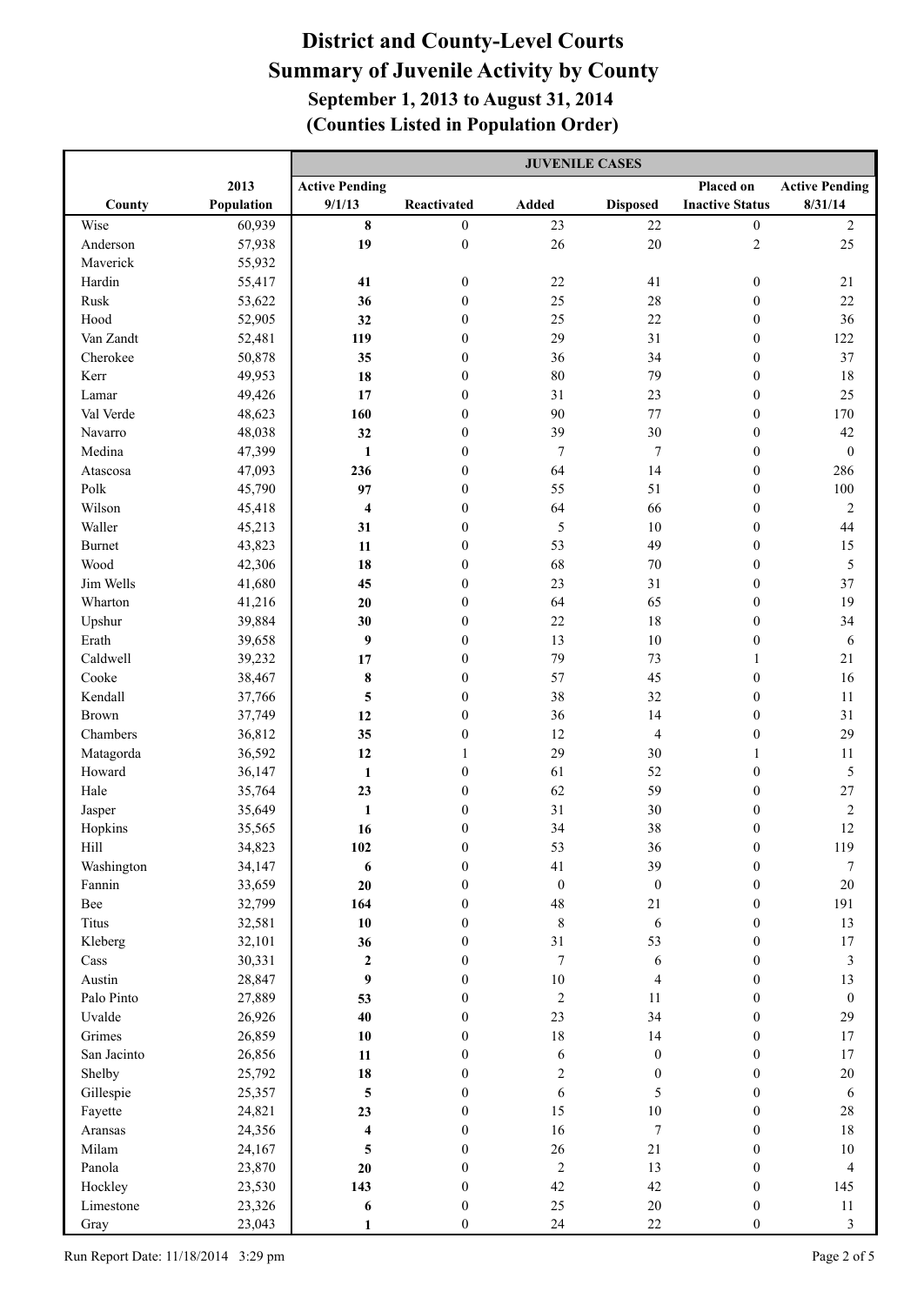|                  |                  | <b>JUVENILE CASES</b>   |                                      |                                    |                                    |                                      |                       |
|------------------|------------------|-------------------------|--------------------------------------|------------------------------------|------------------------------------|--------------------------------------|-----------------------|
|                  | 2013             | <b>Active Pending</b>   |                                      |                                    |                                    | Placed on                            | <b>Active Pending</b> |
| County           | Population       | 9/1/13                  | Reactivated                          | <b>Added</b>                       | <b>Disposed</b>                    | <b>Inactive Status</b>               | 8/31/14               |
| Houston          | 22,911           | $\pmb{8}$               | $\boldsymbol{0}$                     | 19                                 | 19                                 | $\boldsymbol{0}$                     | $\sqrt{2}$            |
| Moore            | 22,141           | 20                      | $\mathbf{1}$                         | 63                                 | 58                                 | $\boldsymbol{0}$                     | 26                    |
| Willacy          | 21,921           | 13                      | $\boldsymbol{0}$                     | 59                                 | 54                                 | $\boldsymbol{0}$                     | 29                    |
| Hutchinson       | 21,819           | $\bf{0}$                | $\mathbf{0}$                         | $\boldsymbol{0}$                   | $\boldsymbol{0}$                   | $\boldsymbol{0}$                     | $\boldsymbol{0}$      |
| Calhoun          | 21,806           | 3                       | $\mathbf{0}$                         | 45                                 | 43                                 | $\boldsymbol{0}$                     | 4                     |
| Tyler            | 21,464           | 6                       | $\mathbf{0}$                         | $\overline{2}$                     | 4                                  | $\boldsymbol{0}$                     | 4                     |
| Colorado         | 20,752           | 81                      | $\boldsymbol{0}$                     | 24                                 | 20                                 | $\mathbf{1}$                         | 84                    |
| Bandera          | 20,601           | 3                       | $\mathbf{0}$                         | $\overline{7}$                     | 7                                  | $\boldsymbol{0}$                     | $\sqrt{5}$            |
| De Witt          | 20,503           | $\overline{\bf 4}$      | $\boldsymbol{0}$                     | 12                                 | 13                                 | $\boldsymbol{0}$                     | 3                     |
| Gonzales         | 20,312           | 25                      | $\mathbf{0}$                         | 6                                  | 9                                  | $\boldsymbol{0}$                     | 22                    |
| Lampasas         | 20,222           | 3                       | $\mathbf{0}$                         | 9                                  | 8                                  | $\boldsymbol{0}$                     | 4                     |
| Jones            | 19,859           | $\mathbf{2}$            | $\mathbf{0}$                         | 5                                  | 5                                  | $\boldsymbol{0}$                     | $\mathbf{1}$          |
| Freestone        | 19,646           | 79                      | $\mathbf{0}$                         | $\sqrt{2}$                         | $\boldsymbol{0}$                   | $\boldsymbol{0}$                     | $8\sqrt{1}$           |
| Lavaca           | 19,581           | $\overline{\mathbf{c}}$ | $\mathbf{0}$                         | $\boldsymbol{7}$                   | 4                                  | $\boldsymbol{0}$                     | 5                     |
| Montague         | 19,503           | 13                      | $\mathbf{0}$                         | 3                                  | 5                                  | $\boldsymbol{0}$                     | 11                    |
| Llano            | 19,444           | 15                      | $\mathbf{0}$                         | 6                                  | 4                                  | $\boldsymbol{0}$                     | 18                    |
| Deaf Smith       | 19,177           | 57                      | $\mathbf{0}$                         | 34                                 | 41                                 | $\sqrt{2}$                           | 53                    |
| Gaines           | 18,921           | 28                      | $\mathbf{0}$                         | 13                                 | 9                                  | $\boldsymbol{0}$                     | 32                    |
| Young            | 18,341           | 13                      | $\boldsymbol{0}$                     | 19                                 | 13                                 | $\boldsymbol{0}$                     | $\mathbf{9}$          |
| Eastland         | 18,245           | 13                      | $\boldsymbol{0}$                     | $\mathfrak{Z}$                     | 3                                  | $\boldsymbol{0}$                     | 13                    |
| Frio             | 18,065           | 32                      | $\boldsymbol{0}$                     | 1                                  | $\boldsymbol{0}$                   | $\boldsymbol{0}$                     | 34                    |
| Bosque           | 17,855           | $\overline{\bf 4}$      | $\boldsymbol{0}$                     | 5                                  | 7                                  | $\boldsymbol{0}$                     | $\boldsymbol{2}$      |
| Falls            | 17,493           | 172                     | $\boldsymbol{0}$                     | 22                                 | $\boldsymbol{0}$                   | $\boldsymbol{0}$                     | 194                   |
| Scurry           | 17,302           | $\mathbf 2$             | $\boldsymbol{0}$                     | 9                                  | $\,$ 8 $\,$                        | $\boldsymbol{0}$                     | $\sqrt{2}$            |
| Burleson         | 17,169           | 63                      | $\boldsymbol{0}$                     | 14                                 | 16                                 | $\boldsymbol{0}$                     | 62                    |
| Andrews          | 16,799           | 28                      | $\boldsymbol{0}$                     | 35                                 | 27                                 | $\boldsymbol{0}$                     | 36                    |
| Leon             | 16,742           | $\boldsymbol{2}$        | $\boldsymbol{0}$                     | $\sqrt{2}$                         | 4                                  | $\boldsymbol{0}$                     | $\mathbf{1}$          |
| Lee              | 16,628           | 317                     | $\boldsymbol{0}$                     | 42                                 | 18                                 | $\boldsymbol{0}$                     | 342                   |
| Robertson        | 16,486           | $\boldsymbol{2}$        | $\boldsymbol{0}$                     | 9                                  | 11                                 | $\boldsymbol{0}$                     | $\boldsymbol{0}$      |
| Pecos            | 15,697           | 15                      | $\boldsymbol{0}$                     | 32                                 | 35                                 | $\boldsymbol{0}$                     | 23                    |
| Karnes           | 15,081           | 59                      | $\boldsymbol{0}$                     | 16                                 | $\boldsymbol{0}$                   | $\boldsymbol{0}$                     | 70                    |
| Nolan            | 15,037           | 9                       | 12                                   | 201<br>54                          | 16                                 | 18                                   | $108\,$               |
| Jackson          | 14,591           | 16                      | $\boldsymbol{0}$                     |                                    | 62                                 | $\boldsymbol{0}$                     | $\,8\,$               |
| Trinity          | 14,393           | ${\bf 72}$              | $\boldsymbol{0}$                     | 12                                 | $\,$ $\,$<br>4                     | $\boldsymbol{0}$                     | 76                    |
| Zapata<br>Newton | 14,390           | 29<br>14                | $\boldsymbol{0}$                     | $\overline{\mathbf{4}}$            |                                    | $\boldsymbol{0}$                     | 29<br>14              |
| Reeves           | 14,140<br>13,965 | $\pmb{0}$               | $\boldsymbol{0}$<br>$\boldsymbol{0}$ | $\boldsymbol{0}$<br>$\mathfrak{Z}$ | $\boldsymbol{0}$<br>$\overline{c}$ | $\boldsymbol{0}$                     |                       |
| Dawson           | 13,810           |                         | $\boldsymbol{0}$                     | $\,$ 8 $\,$                        | 4                                  | $\boldsymbol{0}$<br>$\boldsymbol{0}$ | $\mathbf{1}$<br>6     |
| Madison          | 13,781           | 3<br>4                  | $\boldsymbol{0}$                     | $\overline{c}$                     | $\boldsymbol{0}$                   | $\boldsymbol{0}$                     | 6                     |
| Lamb             | 13,775           | 4                       | $\boldsymbol{0}$                     | $10\,$                             | 12                                 | $\boldsymbol{0}$                     | $\boldsymbol{2}$      |
| Comanche         | 13,623           | 11                      | $\boldsymbol{0}$                     | 18                                 | $11\,$                             | $\boldsymbol{0}$                     | 18                    |
| Callahan         | 13,525           | $\mathbf{1}$            | $\boldsymbol{0}$                     | $\mathbf{1}$                       | $\mathbf{1}$                       | $\boldsymbol{0}$                     | $\mathbf{1}$          |
| Wilbarger        | 13,131           | 19                      | $\boldsymbol{0}$                     | $\overline{4}$                     | $\overline{2}$                     | $\boldsymbol{0}$                     | $20\,$                |
| Morris           | 12,834           | $\sqrt{5}$              | $\boldsymbol{0}$                     | $\boldsymbol{0}$                   | $\boldsymbol{0}$                   | $\boldsymbol{0}$                     | $\boldsymbol{0}$      |
| Terry            | 12,743           | 16                      | $\boldsymbol{0}$                     | 23                                 | 29                                 | $\boldsymbol{0}$                     | $10\,$                |
| Red River        | 12,470           | 14                      | $\mathbf{0}$                         | $11\,$                             | 9                                  | $\boldsymbol{0}$                     | 16                    |
| Camp             | 12,413           | $\mathbf{1}$            | $\mathbf{0}$                         | $\mathfrak{Z}$                     | $\mathbf{0}$                       | $\boldsymbol{0}$                     | $\mathfrak{Z}$        |
| Zavala           | 12,156           | 1                       | $\mathbf{0}$                         | 1                                  | $\mathbf{0}$                       | $\boldsymbol{0}$                     | $\boldsymbol{2}$      |
| Live Oak         | 11,867           | $\mathbf{1}$            | $\mathbf{0}$                         | $\overline{4}$                     | 5                                  | $\boldsymbol{0}$                     | $\boldsymbol{0}$      |
| Duval            | 11,640           | 47                      | $\mathbf{0}$                         | 29                                 | 23                                 | $\boldsymbol{0}$                     | 53                    |
| Ward             | 11,244           | 31                      | $\boldsymbol{0}$                     | $11\,$                             | 6                                  | $\boldsymbol{0}$                     | 13                    |
| Rains            | 11,065           | $\pmb{0}$               | $\boldsymbol{0}$                     | $\,$ 8 $\,$                        | 6                                  | $\boldsymbol{0}$                     | $\sqrt{2}$            |
| Dimmit           | 10,897           | 3                       | $\boldsymbol{0}$                     | $\mathfrak{Z}$                     | 1                                  | $\boldsymbol{0}$                     | 5                     |
| Ochiltree        | 10,806           | 6                       | $\boldsymbol{0}$                     | $10\,$                             | 6                                  | $\boldsymbol{0}$                     | 9                     |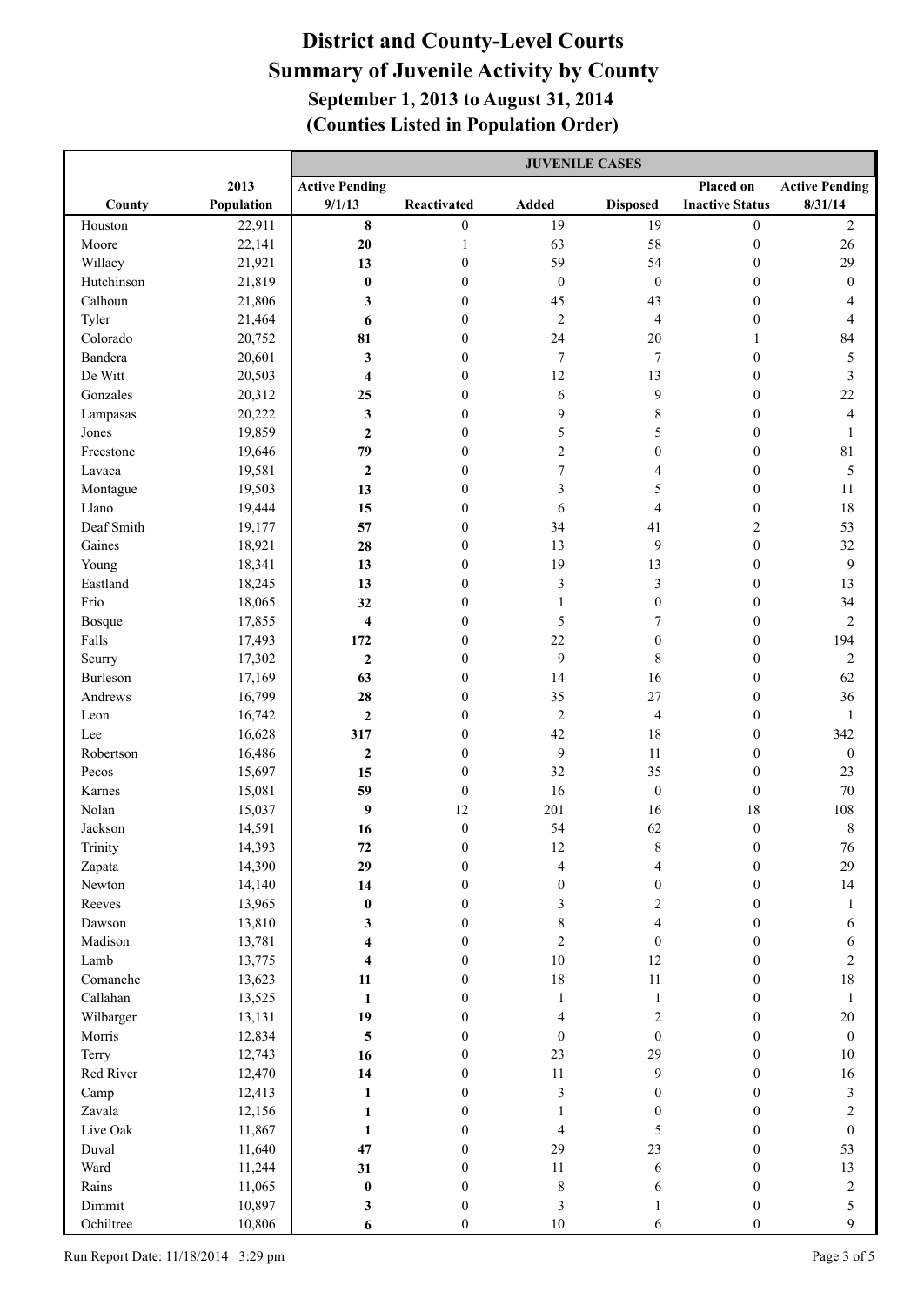|                 |                | <b>JUVENILE CASES</b> |                                  |                  |                  |                                      |                         |
|-----------------|----------------|-----------------------|----------------------------------|------------------|------------------|--------------------------------------|-------------------------|
|                 | 2013           | <b>Active Pending</b> |                                  |                  |                  | Placed on                            | <b>Active Pending</b>   |
| County          | Population     | 9/1/13                | Reactivated                      | <b>Added</b>     | <b>Disposed</b>  | <b>Inactive Status</b>               | 8/31/14                 |
| Blanco          | 10,723         | $\mathbf{2}$          | $\boldsymbol{0}$                 | $\sqrt{2}$       | $\boldsymbol{0}$ | $\boldsymbol{0}$                     | 4                       |
| Franklin        | 10,660         | $\mathbf 2$           | $\boldsymbol{0}$                 | 5                | 6                | $\boldsymbol{0}$                     | 1                       |
| Clay            | 10,473         | $\mathbf 2$           | $\mathbf{0}$                     | $\mathfrak{Z}$   | 3                | $\boldsymbol{0}$                     | 2                       |
| Sabine          | 10,361         | $\boldsymbol{2}$      | $\mathbf{0}$                     | $\mathbf{2}$     | 4                | $\mathbf{0}$                         | $\boldsymbol{0}$        |
| Runnels         | 10,309         | $\boldsymbol{2}$      | $\mathbf{0}$                     | 3                | 5                | $\mathbf{0}$                         | 2                       |
| Marion          | 10,235         | $\bf{0}$              | $\theta$                         | 4                | 3                | $\mathbf{0}$                         | 1                       |
| Parmer          | 9,965          | 3                     | $\boldsymbol{0}$                 | 3                | 1                | $\mathbf{0}$                         | 5                       |
| Mitchell        | 9,402          | 7                     | $\mathbf{0}$                     | 5                | 10               | $\boldsymbol{0}$                     | $\overline{c}$          |
| <b>Brewster</b> | 9,286          | $\bf{0}$              | $\mathbf{0}$                     | $\boldsymbol{0}$ | $\mathbf{0}$     | $\boldsymbol{0}$                     | $\boldsymbol{0}$        |
| Stephens        | 9,247          | $\bf{0}$              | $\mathbf{0}$                     | 21               | 20               | $\boldsymbol{0}$                     | 1                       |
| Jack            | 8,957          | 8                     | $\mathbf{0}$                     | 8                | 6                | $\boldsymbol{0}$                     | $10\,$                  |
| San Augustine   | 8,769          | $\bf{0}$              | $\boldsymbol{0}$                 | $\mathbf{0}$     | $\mathbf{0}$     | $\boldsymbol{0}$                     | $\boldsymbol{0}$        |
| Archer          | 8,681          | 11                    | $\boldsymbol{0}$                 | $\mathbf{0}$     | $\mathbf{0}$     | $\boldsymbol{0}$                     | 11                      |
| Somervell       | 8,658          | 15                    | $\boldsymbol{0}$                 | 16               | 14               | $\boldsymbol{0}$                     | 15                      |
| Coleman         | 8,543          | $\overline{7}$        | $\boldsymbol{0}$                 | 3                | 1                | $\boldsymbol{0}$                     | $\,$ 8 $\,$             |
| McCulloch       | 8,330          | 6                     | $\boldsymbol{0}$                 | 6                | 7                | $\boldsymbol{0}$                     | 3                       |
| Hamilton        | 8,310          | 21                    | $\boldsymbol{0}$                 | 4                | 8                | $\boldsymbol{0}$                     | 17                      |
| Yoakum          | 8,184          | $\overline{7}$        | $\boldsymbol{0}$                 | $\overline{c}$   | $\overline{c}$   | $\boldsymbol{0}$                     | 6                       |
| Castro          | 8,030          | 6                     | $\boldsymbol{0}$                 | 8                | 13               | $\boldsymbol{0}$                     | 3                       |
| Swisher         | 7,763          | 10                    | $\boldsymbol{0}$                 | 5                | $\overline{c}$   | $\boldsymbol{0}$                     | 13                      |
| Winkler         | 7,606          | 1                     | $\mathbf{0}$                     | 6                | 6                | $\boldsymbol{0}$                     | $\mathbf{1}$            |
| Goliad          | 7,465          | 31                    | $\mathbf{0}$                     | $10\,$           | 9                | $\boldsymbol{0}$                     | 32                      |
| La Salle        | 7,369          | $\bf{0}$              | $\mathbf{0}$                     | $\boldsymbol{0}$ | $\mathbf{0}$     | $\boldsymbol{0}$                     | $\boldsymbol{0}$        |
| Refugio         | 7,305          | 5                     | $\boldsymbol{0}$                 | 1                | 1                | $\boldsymbol{0}$                     | 5                       |
| <b>Brooks</b>   | 7,237          | $\bf{0}$              | $\boldsymbol{0}$                 | $\boldsymbol{0}$ | $\mathbf{0}$     | $\boldsymbol{0}$                     | $\mathbf{0}$            |
| Presidio        | 7,201          | 1                     | $\boldsymbol{0}$                 | $\boldsymbol{0}$ | $\mathbf{0}$     | $\boldsymbol{0}$                     | 1                       |
| Bailey          | 7,114          | 19                    | 4                                | 8                | 4                | $\mathbf{1}$                         | 26                      |
| Childress       | 7,095          | 1                     | $\boldsymbol{0}$                 | $\boldsymbol{0}$ | $\mathbf{0}$     | $\boldsymbol{0}$                     | $\mathbf{1}$            |
| Dallam          | 7,057          | $\bf{0}$              | $\boldsymbol{0}$<br>$\mathbf{0}$ | $\boldsymbol{0}$ | $\boldsymbol{0}$ | $\boldsymbol{0}$                     | $\boldsymbol{0}$        |
| Garza<br>Floyd  | 6,317<br>6,230 | 1<br>3                | $\boldsymbol{0}$                 | 7<br>9           | 8<br>11          | $\boldsymbol{0}$                     | $\overline{c}$          |
| Hartley         | 6,100          | $\bf{0}$              | $\boldsymbol{0}$                 | $\sqrt{2}$       | $\boldsymbol{0}$ | $\boldsymbol{0}$<br>$\boldsymbol{0}$ | $\overline{\mathbf{c}}$ |
| San Saba        | 6,012          | 4                     | $\boldsymbol{0}$                 | $\boldsymbol{0}$ | 1                | $\boldsymbol{0}$                     | 4                       |
| Carson          | 6,010          | $\bf{0}$              | 0                                | 2                | 2                | $\mathbf{0}$                         |                         |
| Crosby          | 5,991          | 12                    | $\boldsymbol{0}$                 | 5                | 17               | $\boldsymbol{0}$                     | $\boldsymbol{0}$        |
| Haskell         | 5,875          | $\bf{0}$              | $\boldsymbol{0}$                 | $\overline{7}$   | 6                | $\boldsymbol{0}$                     |                         |
| Wheeler         | 5,751          | 1                     | $\boldsymbol{0}$                 | $\mathbf{0}$     | $\boldsymbol{0}$ | $\boldsymbol{0}$                     |                         |
| Lynn            | 5,723          | 3                     | $\boldsymbol{0}$                 | 4                | 4                | $\boldsymbol{0}$                     | 4                       |
| Hansford        | 5,555          | 5                     | $\boldsymbol{0}$                 | $\overline{4}$   | 10               | 1                                    | $\boldsymbol{0}$        |
| Martin          | 5,312          | 12                    | $\boldsymbol{0}$                 | 4                | $\mathbf{1}$     | $\boldsymbol{0}$                     | 15                      |
| Jim Hogg        | 5,245          | 6                     | $\boldsymbol{0}$                 | $\mathbf{0}$     | $\mathbf{0}$     | $\boldsymbol{0}$                     | $11\,$                  |
| Delta           | 5,238          | $\boldsymbol{2}$      | $\overline{0}$                   | 7                | 6                | $\boldsymbol{0}$                     | $\overline{\mathbf{3}}$ |
| Mills           | 4,907          | $\bf{0}$              | $\overline{0}$                   | 4                | 1                | $\boldsymbol{0}$                     | 3                       |
| Crane           | 4,773          | 6                     | $\mathbf{0}$                     | $\mathbf{0}$     | 1                | $\mathbf{0}$                         | 6                       |
| Kimble          | 4,481          | 1                     | $\mathbf{0}$                     | 1                | $\overline{c}$   | $\mathbf{0}$                         | $\mathbf{0}$            |
| Hemphill        | 4,158          | $\bf{0}$              | $\mathbf{0}$                     | $\mathbf{0}$     | $\boldsymbol{0}$ | $\mathbf{0}$                         | $\boldsymbol{0}$        |
| Mason           | 4,128          | 1                     | $\mathbf{0}$                     | $\mathbf{0}$     | 1                | $\mathbf{0}$                         | $\boldsymbol{0}$        |
| Concho          | 4,043          | 3                     | $\mathbf{0}$                     | $\mathbf{0}$     | 3                | $\mathbf{0}$                         | $\boldsymbol{0}$        |
| Hardeman        | 4,016          | $\bf{0}$              | $\mathbf{0}$                     | $\overline{0}$   | $\mathbf{0}$     | $\mathbf{0}$                         | $\boldsymbol{0}$        |
| Sutton          | 4,006          | 1                     | $\mathbf{0}$                     | $\mathbf{0}$     | $\theta$         | $\mathbf{0}$                         |                         |
| Fisher          | 3,856          | $\bf{0}$              | $\mathbf{0}$                     | $\overline{0}$   | $\boldsymbol{0}$ | $\boldsymbol{0}$                     | $\boldsymbol{0}$        |
| Crockett        | 3,807          | 1                     | $\mathbf{0}$                     | $\mathbf{0}$     | $\mathbf{0}$     | $\boldsymbol{0}$                     |                         |
| Knox            | 3,767          | $\bf{0}$              | $\boldsymbol{0}$                 | $\mathbf{0}$     | $\boldsymbol{0}$ | $\boldsymbol{0}$                     | $\boldsymbol{0}$        |
| Baylor          | 3,614          | $\bf{0}$              | $\boldsymbol{0}$                 | $\boldsymbol{0}$ | $\boldsymbol{0}$ | $\boldsymbol{0}$                     | $\boldsymbol{0}$        |